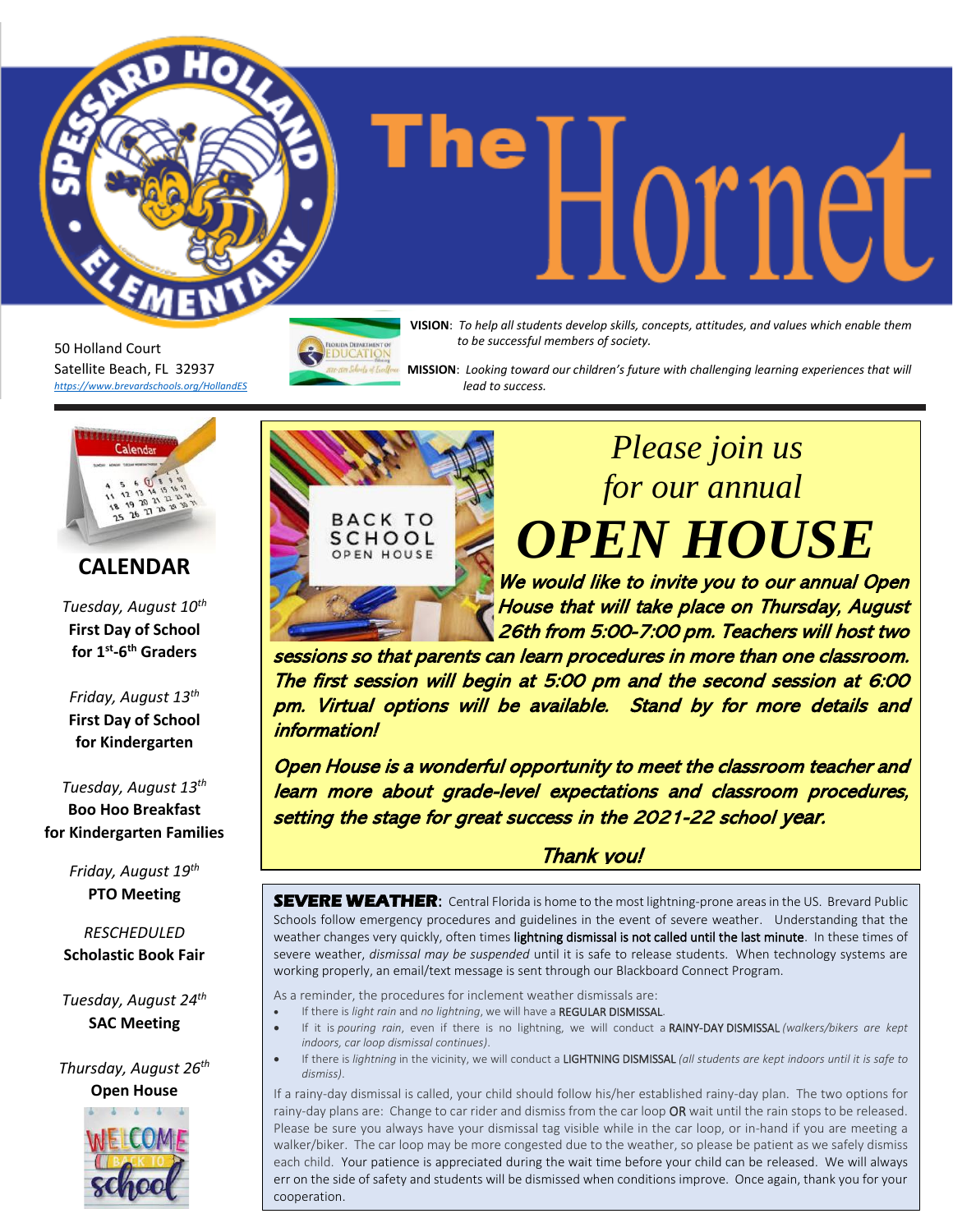# **SCHOOL NEWS**

### **SCHOOL ADVISORY COUNCIL (SAC)**



Spessard L. Holland's School Advisory Council is an active Organization that meets once each

month after school throughout the school year. committee representing various segments of the community, including parents, teachers, administrators, support staff, business partners, and other interested communitymembers. ThepurposeoftheSACistosupport the development and implementation of the School Improvement Plan.

Nominations are currently being accepted to fill open positions on Holland's School Advisory Council. *If you are interested in becoming a member, please contact the front office to express your interest on or before end of business on Friday, August 13, 2021.* Aballot will then be created and posted in our next newsletter.

Please ensure your dismissal tag is visible in your windshield the entire time you are in the car loop!

 $2020$ 

 $2021$ 

Ivory 2

### **HOLLAND IS HIRING!**

Holland is in search of one additional Funseekers Aftercare Group Leader as well as a Custodian. If you are interested, please contact Jessica Flores at 321-773-7591.

#### **Arrival and Dismissal Procedures**

Thank you for your patience and cooperation with our arrival and dismissal procedures! Please be patient during the first week of school, as it can take a bit longer than usual as the new year begins. **ARRIVAL**: Students who arrive between 7:30 and 7:45 am will join us in the cafeteria where they can enjoy free breakfast and wait with their grade-level peers for the first bell to ring. Students who arrive between 7:45 and 8:00 am will go directly to class. For security purposes, we provide single points of entry at each BPS school. Entry points during arrival will be the door near the bike rack for walkers and bikers, the cafeteria/front office for car riders, and the front office. **DISMISSAL**: At the end of the school day, walkers and bikers in all grades will be escorted to the bike rack for dismissal. Holland Funseekers and daycare students will be taken to their locations as well. Car riders will dismiss from their classrooms. It is imperative for the flow of traffic that dismissal tags are visible in the front windshield of each vehicle until exiting the loop. Please see below for guidelines that will continue to assist with student safety and the flow of traffic:

- 1. Dismissal begins at 2:30 pm Monday-Thursday and 1:15 pm on Friday. Please do not arrive prior to that time. This will help keep cars from blocking the flow of traffic on Jackson Avenue.
- 2. Keep the walkways clear by not stopping on the sidewalk that crosses Holland Court.
- 3. Have your dismissal tag visible in your windshield until your child is loaded in your vehicle.
- 4. Pull your vehicle all the way to the furthest station (1) before stopping to load or unload your child.
- 5. Students should load and unload vehicles from the passenger side only.
- 6. Be aware of students and families walking and/or riding bicycles as you enter and exit the campus and refrain from cell phone use. 7. When the road becomes two lanes on Holland Court, please remain in the right lane to allow for the entry of any emergency
- vehicles, should the need arise. Cars should not be stopped in the left lane as it is for passing only, unless directed by SBPD.
- Please use our crosswalk to cross from the parking area to the front of the school.

For safety and security purposes, please refrain from approaching the car loop on foot.

Thank you for your continued support and cooperation as we keep all students safe during arrival and dismissal!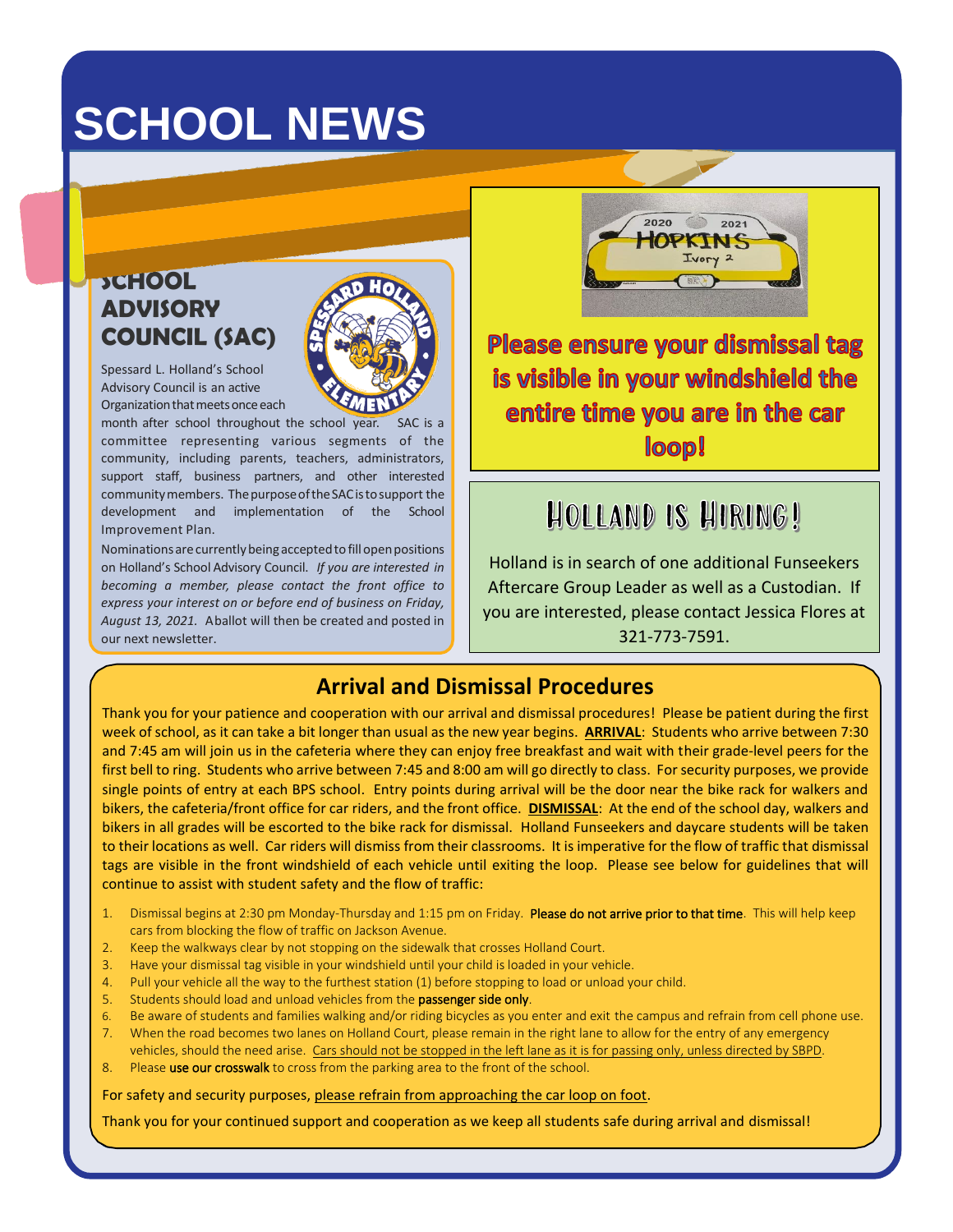# **SCHOOL NEWS**



Our most sincere thanks to the incredibly generous community partners who supported our school staff during their return to begin the new school year!

Thank you to the follwing partners for providing meals:

- **Panera Bread**
- **Pizza Hut**
- **Starbucks**
- **Krispy Kreme**
- **Beachside Bagel World**
- **McDonalds**
- **Chick-fil-A**

We also thank the generous sponsors who made significant donations toward purchasing polo shirts for our entire staff! Thank you to:

- **Brilliant Smiles Orthodontics**
- **Re/Max Elite**





requires all accredited school districts to provide building occupants with a yearly correspondence describing any/all asbestos materials removed from each school during the past year.

The EPA Asbestos Hazard Emergency Response Act (AHERA) of 1986 required an asbestos inspection of each school facility nationwide. This inspection was completed in 1988. The scope of the survey included sampling building materials that might contain asbestos, assessing the condition of the materials, performing laboratory analysis of each sample, and writing a comprehensive report called an *Asbestos Management Plan*.

The management Plan document and subsequent Three-Year Re-inspection documents are on file at the school administration office. These documents are available to the public for review.